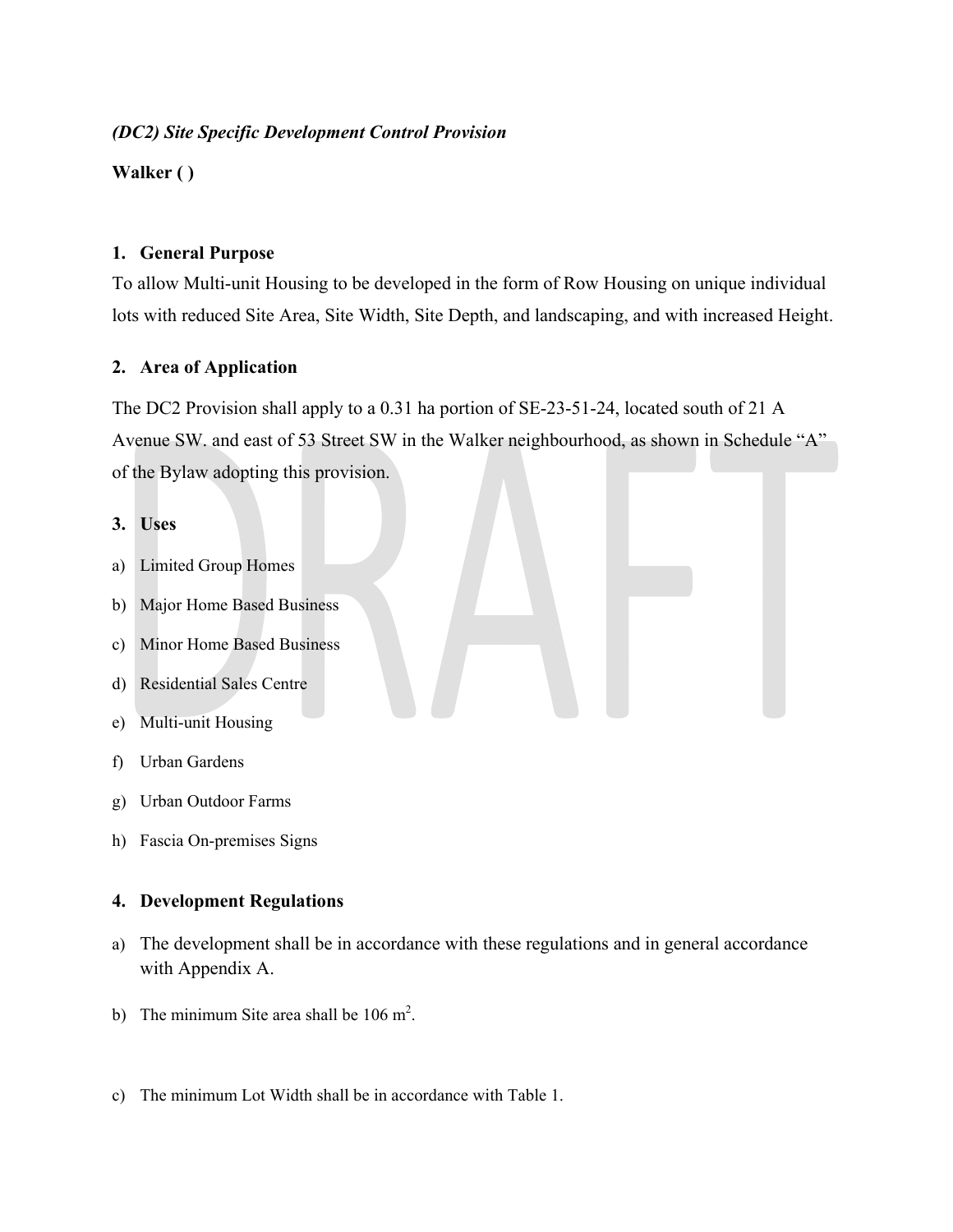| Table 1 Minimum Lot Width – Individual Lots |                                             |                  |  |
|---------------------------------------------|---------------------------------------------|------------------|--|
| $\mathbf{i}$ .                              | Row Housing $-$ internal Dwelling           | $4.2 \text{ m}$  |  |
| ii.                                         | Row Housing – end Dwelling                  | 5.4 m            |  |
| 111.                                        | Row Housing – corner Dwelling, abutting the | 6.7 <sub>m</sub> |  |
|                                             | flanking public roadway, other than a Lane  |                  |  |

- d) The minimum Site depth shall be 25.0 m.
- e) The minimum Front Setback shall be 4.5 m.
- f) The minimum Rear Setback shall be 5.5 m.
- g) The minimum Side Setback shall be 1.2 m, except that on a Corner Site, the minimum Side Setback abutting the flanking public roadway, other than a Lane, shall be 2.4 m.
- h) The maximum total Site Coverage shall be in accordance with Table 2, inclusive of the attached Garage:

| Table 2 Maximum Site Coverage - Individual Lots |                                                                                           | <b>Principal building</b><br>with attached Garage |
|-------------------------------------------------|-------------------------------------------------------------------------------------------|---------------------------------------------------|
| i.                                              | Row Housing – internal Dwelling                                                           | 55%                                               |
| ii.                                             | Row Housing – end Dwelling                                                                | 45%                                               |
| .<br>111.                                       | Row Housing – corner Dwelling, abutting the<br>flanking public roadway, other than a Lane | 40%                                               |

i) The maximum Height shall not exceed 13.0 m.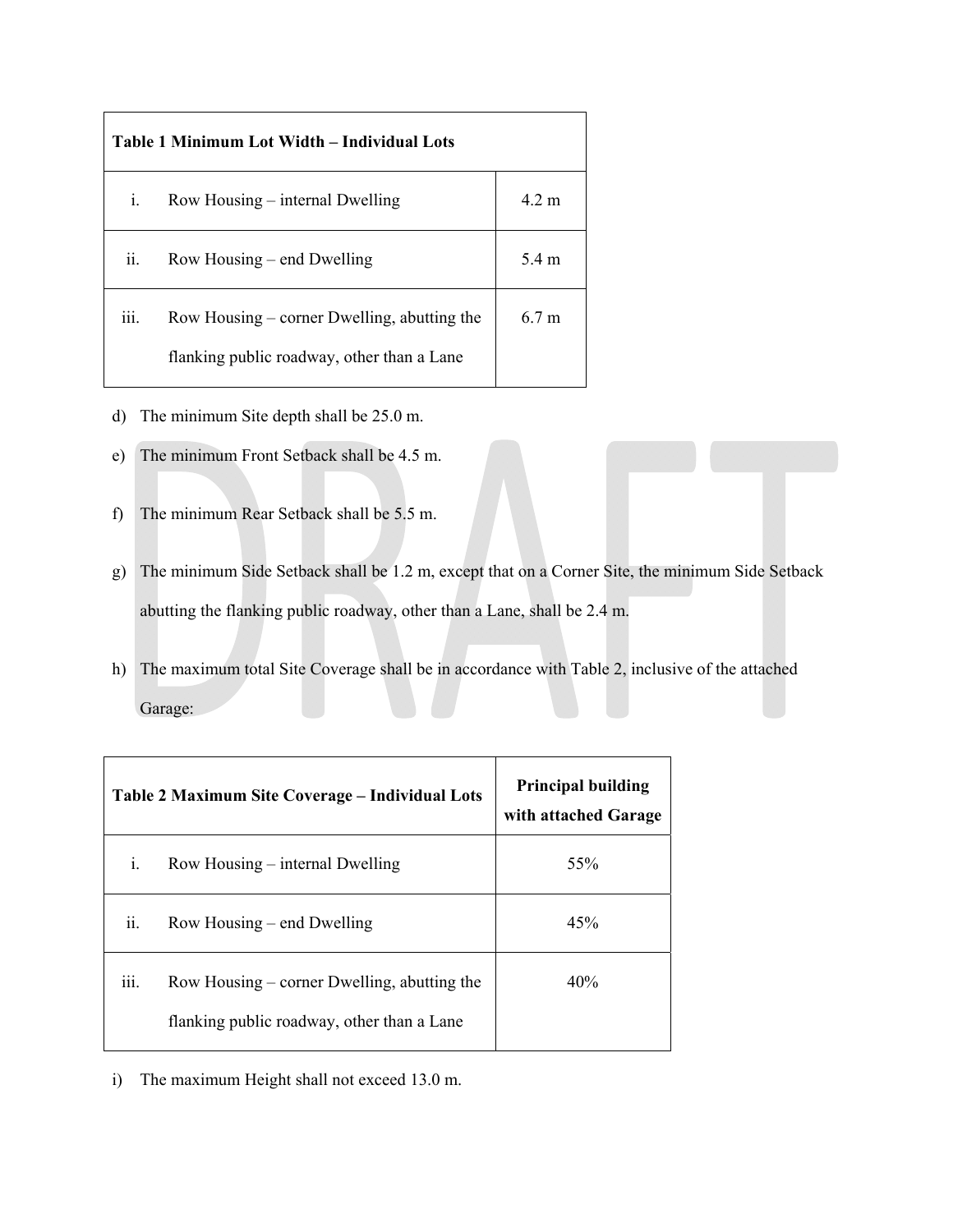- j) Each Dwelling within Row Housing shall be individuals defined through a combination of architectural features that may include variations in the rooflines, projection or recession of the façade, porches or entrance features, building materials, or other treatments.
- k) On Corner Sites the façades of a principal building abutting the Front Lot Line and flanking Side Lot Line shall use consistent building materials and architectural features, and shall include features such as windows, doors, or porches.
- l) Row Housing shall not repeat the same architectural features more than six times on a block face.
- m) Notwithstanding Section 55, a minimum of one tree and four shrubs shall be provided for on each lot.
- n) Vehicular access shall be from a Lane.
- o) Signs shall comply with the regulations found in Section 59 A.